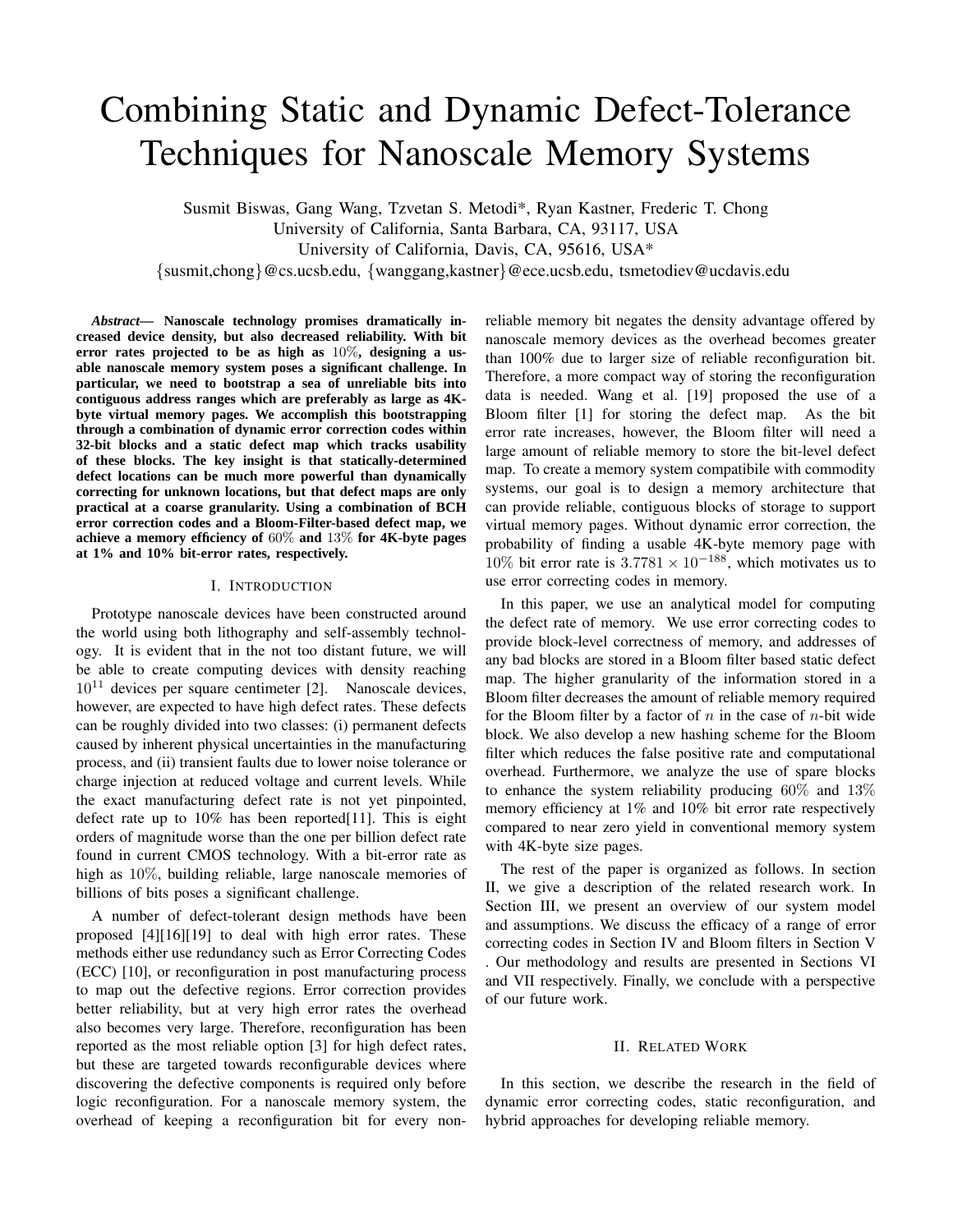Error correcting schemes have been widely used for both memory architectures and communication beginning with Von Neumann's seminal work on repetition codes [12]. Jeffery et al.[8] proposed a 3 level error correcting memory architecture for nanoscale memory using a single or double error correcting codes,  $4^{th}$  level RAID and sparing of RAID arrays. Ou et al. [13] proposes efficient hardware design for Hamming encoder and decoder for enhancing memory reliability at the cost of only 5ns delay in the memory access time. Hamming codes, however, are capable of correcting a single error in the block of physical bits used in the encoding, and they become less productive for high error rates. For high error rates, stronger and multiple error correcting codes such as BCH codes are required as investigated by Sun et al. for nano-scale devices [16]. While error correction does not introduce significant overhead for low bit error rates, strong error correcting codes such as the BCH(250,32,45) are required to overcome bit error rates as high as 10% as expected in future nano-scale memory devices. The reliance, however, on such codes introduces a large overhead in both area and latency and negates the density and processing advantages offered by future nano-scale devices.

To reduce the overhead, we can combine active error correction through encoding with defect maps to store the locations of faulty bits in memory [18]. For reconfigurable architectures, tile based memory units have been proposed where components store the defect map in a distributed fashion [3][5][21].The drawback of using defect maps is that the storage overhead is usually very high. Tahoori [17] proposes a *defect unaware design flow* which identifies universal defect free subsets within the partially defective chips and reduces the size of the required defect map. Wang et al. [19] proposes the use of Bloom filters for storing defect maps for nanoscale devices. Hashing for every bit, however, is expensive computationally and may significantly increase the memory access times. The authors in [16] propose the use of employing CMOS memory for storing metadata to identify good parts of the memory using two schemes: (i) a two level hierarchy of CMOS and nano-device memory; (ii) a *bootstrapping* technique to store the reliable block information in some good part of the non-reliable memory and storing this index in the reliable CMOS. The amount of memory to store the ranges increases with the sparseness of faulty memory bits. Moreover, to build a memory compliant with commodity virtual memory systems, we need to have fixed-size pages instead of variablesize ranges. In this paper, we propose a combination of static defect map and dynamic error correction technique in order to provide large, reliable, contiguous regions of addressable memory.

# III. MODEL

In a memory with manufacturing defects, it is possible that entire regions with many bits become defective during device manufacturing. However, the exact pattern and flux of defects is currently unknown. Therefore, we assume that defects will be distributed in a random fashion which is a much worse situation than tackling correlated errors as the amount of metadata to store defect information becomes large. We also make the simplification that the interconnects between each nanobit and the computational logic are not defective. Kuekes et al. [9] addresses the issue of interconnect reliability by using error correction techniques in interconnect designing for CMOS-nanoscale device hybrid memory.

Our technique is not targeted to a particular nanoscale technology. Rather, we address the reliability issues expected of many of the proposed nanoscale technologies, such as Molecular Memories, Polymer Memories, nanowire crossbar and many others as described in [6]. We assume that testing for defects is feasible in memory, which is beyond the scope of this paper. Mishra et al. [11] propose a scalable *two phase* probabilistic testing technique using tiling test pattern. Chen He et al. [5] propose a two-phase group testing technique for memory-based nanofabrics. Once the defects are identified, our system is able to produce satisfactory reliability from the non-reliable memory through the system design techniques which we evaluate in this paper.

#### IV. ERROR CORRECTION CODES

A memory access is performed on a block of bits instead of a single one, and the size of a block depends on the system. In a 32-bit system, the yield of 32-bit block is only 3.43% when the bit defect probability in the memory approaches 10%. In this paper, We will refer *yield* as the usable fraction of the memory. Figure 1(a) shows the yield as a percentage of good blocks given different block lengths and increasing bit defect probability. It can be inferred that we need to use error correction in order to design a usable memory architecture using unreliable nanoscale devices, . In the following subsections, we review some popular error correcting codes and then compare them with respect to computational resource requirement as well as the cost of their implementation.



Fig. 1. Yield of defective nanoscale memory decreases with block length and defect probability. Strength of error correcting codes are compared for selecting appropriate code corresponding to a target defect probability.

## *A. Common Error Correcting Codes*

Error correcting codes encode the state of a set of bits into a number of physical bits conforming to some specific rules of construction so that errors can be detected and corrected at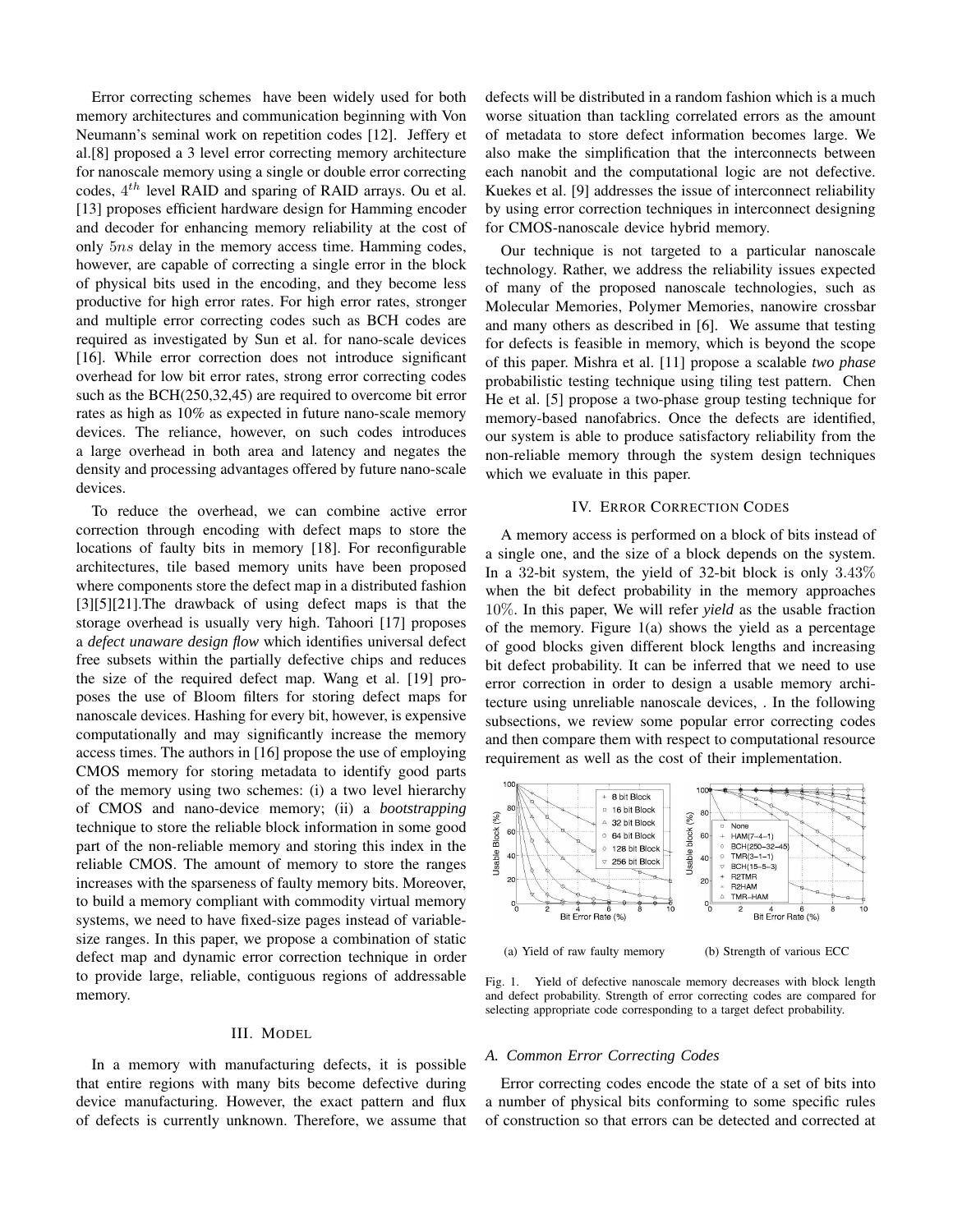decode time. In the following subsections, we denote an error correcting code by  $[n, k, t]$  where it encodes k data bits into n physical bits and can correct up to t errors. *Information rate* [10] of the code is defined by the fraction  $k/n$ .

*1) Single Error Correcting Codes:* Triple modular redundancy (TMR) encodes the state of a single bit over three faulty memory units and a majority voting gate determines the correct bit value. If one of the three faulty components fails the other two systems can correct and mask the fault. On the other hand, if the voter fails then the complete system will fails unless voting circuit is replicated too.

Hamming codes [10] can correct single-bit errors, and can detect up to double-bit errors.

*2) Reed-Solomon Codes:* Reed-Solomon codes (RS) [10] rely on the fact that any  $k$  distinct points uniquely determine a polynomial of degree at most  $k-1$ . If the locations of the faulty symbols are not known in advance, a Reed Solomon code can correct up to  $\frac{n-k}{2}$  erroneous symbols. RS Codes perform well when the code length is large. Traditionally, RS codes are used for bulk media storage because the encoding technique makes them attractive for errors that appear in bursts. Our design, however, is based on the assumption that errors in nanoscale devices are random in nature, thus we neglect burst error correcting codes like Reed-Solomon Codes from our analysis.

*3) Bose-Chaudhuri-Hocquenghem Code(BCH):* BCH (Bose, Ray-Chaudhuri, Hocquenghem) code are widely studied error correcting codes [10]. In technical terms, a BCH code is a multilevel, cyclic, error-correcting, variable-length digital code used to correct multiple random error patterns.



Fig. 2. Comparison of yield and information rate of BCH codes for 32-bit block of data. Stronger BCH code tolerates higher bit defect probability at the cost of lower information rate

BCH codes provide the advantage of generating arbitrary length codes where a  $[n, k, t]$  BCH code can be converted to a  $[n - s, k - s, t]$  code choosing s such that  $k - s$  is equal to 32. We show the error correction performance for different BCH code sizes in Figure 2(a). To make the decoding process faster, BCH decoding can be parallelized [15].

*4) Concatenation of Error Correcting Codes:* Large error correcting codes such as the BCH [250, 32, 45] code that allow correction of multiple errors are computationally costly to implement within a feasible memory architecture. To reduce the cost of encoding and decoding, we can concatenate simple

codes, where a number of encoded bits, can be recursively encoded again using a different error correcting code. Consider a code  $C_1$  which encodes  $k_1$  bits to  $m_1$  bits and another code  $C_2$  which encodes  $m_1$  bits to  $m_2$  bits. Therefore, the information rate of the concatenated code becomes  $\frac{k_1}{m_2}$ . We see in Figure 1(b) that the performance of recursive TMR (R2TMR) using 2 levels of recursion is comparable to the performance of the BCH code, where the R2TMR code can be implemented with less overhead.

# *B. Comparison of Error Correction Codes*

The probability  $P_{block}$  of having a fully working block of length  $L_b$  when the bit error rate is  $p_b$  using an  $[n, k, t]$  code is given by:

$$
P_{block} = \left(\sum_{i=0}^{t} C_i^n p_b^i (1 - p_b)^{n-i}\right)^{L_b/k},\tag{1}
$$

where  $C_i^n$  is number of possible selections of i items from a set of  $n$  items. The behavior of Equation 1 for the above mentioned error correcting codes is plotted in Figure 1(b). We see that the BCH [250, 32, 45] code provides very good error correction capability compared to other codes. The other codes which are comparable to it are recursive triple modular redundant code using two levels of recursion and the Hamming  $[7, 4, 1]$  code on top of a single level of TMR. The BCH [250, 32, 45] code seems to be the best candidate for our target bit error rate of 10%. Hence, for further analysis, we use the results of the BCH [250, 32, 45] code, but even simpler concatenated codes can be used with low overhead for moderate defect probabilities.

# V. BLOOM FILTERS FOR MEMBERSHIP QUERIES

A Bloom filter [1] is a hash-based data structure that offers a compact way to store a set of items, and supports membership queries.

#### *A. Bloom Filters Background and Practice*

A Bloom filter works as follows: A set of  $n$  elements  $S = \{s_1, s_2, \ldots, s_n\}$  is mapped to the Bloom filter vector  $B$  of  $m$  bits by a set of  $k$  independent hash functions,  ${H_1, H_2, \ldots, H_k}$ . Each item in the set S is hashed k times, with each hash yielding a bit location in the Bloom filter string that is set to 1. To check if element x belongs to the set, we can hash it  $k$  times and check if all of the corresponding bits in the Bloom filter are set to 1, otherwise  $x$  is not in the set.

The space efficiency of Bloom filters comes with some percentage of false-positives since  $x$  may hash to bits in the Bloom filter that have been set by a different element. Therefore, Bloom filters are good data structures when membership queries are needed from a stored list of items and the effect of some false-positives can be mitigated. The false-positive rate is a function of the length of the Bloom filter string as it relates to the number of the hashed keys  $(n)$ , the number of hash functions  $(k)$ , and the hash functions' ability to evenly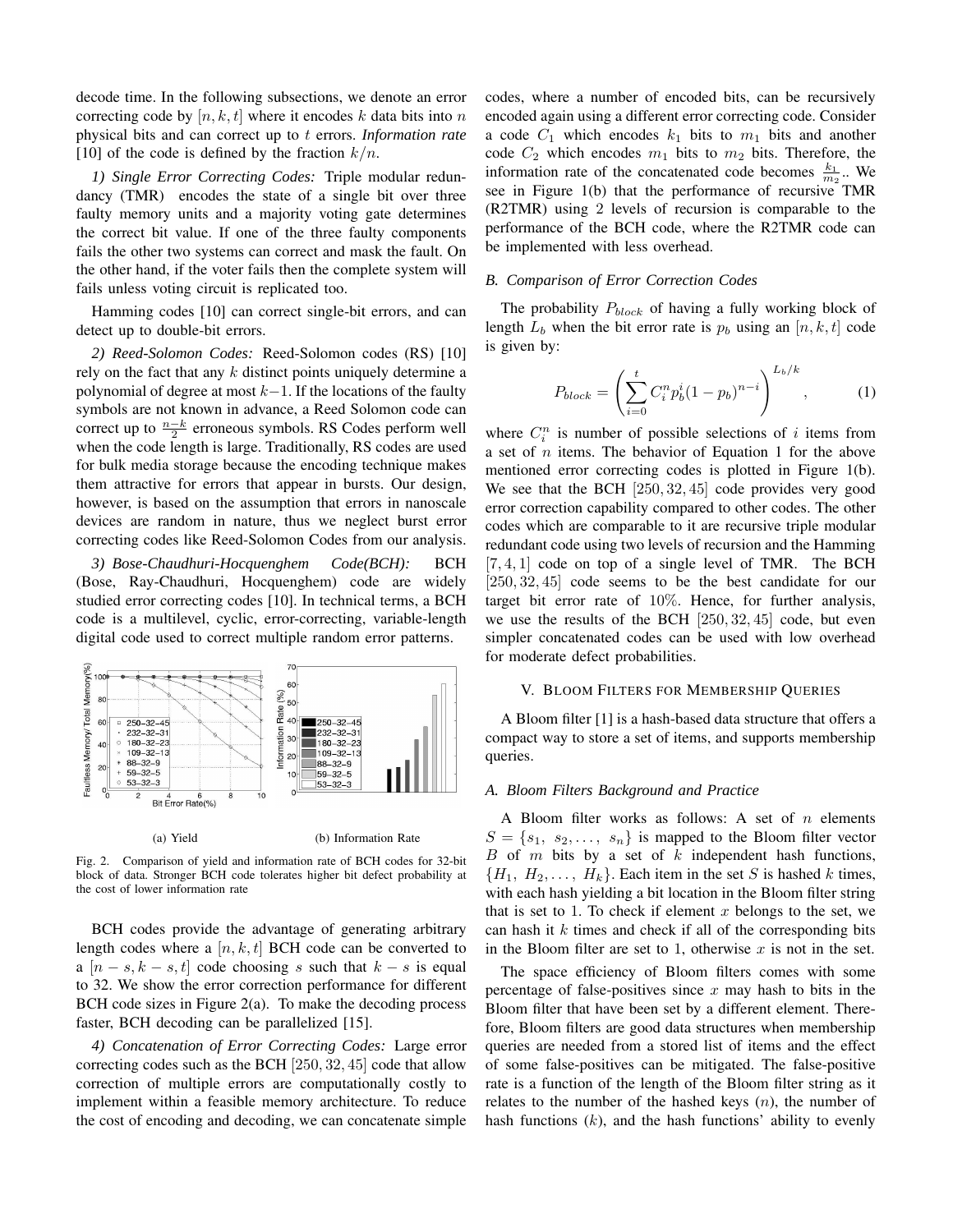populate the Bloom filter. The sparser the Bloom filter string, the better the false-positive rate. Given perfect hashing the false positive rate  $FP$  can be approximated by:

$$
FP = \left(1 - e^{\frac{kn}{m}}\right)^k,\tag{2}
$$

where  $m$  is the length of the Bloom filter string. Equation 2 is minimized at  $k = ln(2) \times \frac{m}{n}$ , however, in practice perfect hashing is not possible especially one that is also inexpensive in hardware. This is particularly important when the hardware is used to implement a cache or main memory where limiting read and write latencies is integral.

Bloom filter hash functions are of type *universal hash functions* [7] where each hash function aims to minimize the probability that two input strings will map to the same output string. The practical performance of this hashing scheme has been investigated in Reference [14]. Given a b-bit key  $X = \lt$  $x_1, x_2, \ldots, x_b >$  as input that represents the address of a faulty block, the j'th hash function over  $X$  is defined as follows:

$$
H_j(X) = (R_1^j \bullet x_1) \oplus (R_2^j \bullet x_2) \oplus \cdots \oplus (R_b^j \bullet x_b), \quad (3)
$$

where  $R_i^j$  is a random coefficient ranging between 1 and m. The problem with this approach is that each hash function indicates which one of the  $m$  bits in the Bloom must be set to 1, thus the false-positive rate is improved as the number of hash functions is closer to the optimal number. The storage requirements for  $k$  hash functions is therefore  $(k \times b \times log_2(m))$  bits. There also seems to be a significant number of correlations between the hashing results from one key to the next due to the fact that the same random numbers  $R_i^j$  from each hash function are used for every key. This limits the possible locations in the Bloom filter string that can be set to 1 making the effective Bloom filter string smaller and denser, thus causing higher false positive rate. To reduce the false positive rate to approximately  $3\%$ , the Bloom filter string must be at least a factor of 10 greater than the number of keys hashed in the Bloom filter.

# *B. New Hashing Technique*

In this paper, we have modified the Bloom filter hashing implementation to use a single hash function that requires maximum memory of  $(b \times log_2(m))$  bits, and with each hashed key, at most b bits instead of one are set in the Bloom filter. Given b random numbers  $\{R_1, R_2, \ldots, R_b\}$  each in the range 1 to m, our single hash function is defined as follows:

$$
H(X)=(\epsilon_{R'_1}\bullet x_1)\oplus (\epsilon_{R'_2}\bullet x_2)\oplus \cdots \oplus (\epsilon_{R'_b}\bullet x_b),\quad \text{(4)}
$$

where  $R'_i$  is also a number between 1 and m such that  $R'_i =$  $X \oplus R_i$ , and  $\epsilon_{R'_i}$  is an m-bit string with only the  $R'_i$ 'th entry set to 1. The ⊕ operation between each key and each random number  $R_i$  ensures that each  $R'_i$  is relatively unique for each key, thus allowing us to have at most  $b$  bits in the Bloom filter string set to 1 at random for each key. The false-positive rate in our new hashing approach can be approximated to be

$$
FP_{new} = (1 - e^{-nb/m}),
$$

which approaches zero as b approaches zero if m and n are kept constant. In practice, however, the false-positive rate is optimal when  $b$  is exactly the number of bits needed to represent each key being hashed. This can be seen from the definition of the hash function in Equation 4, where unnecessary key overlap is introduced if  $b$  is smaller than the length of the binary string for each key and the higher order bits of two keys are the same. Our experimental results



Fig. 3. Experimental Bloom filter results with our new hashing method compared to the existing theoretical estimates. The false-positive rate has a sudden drop at  $m/n = 10$  since the number of bits in the Bloom filter string is exactly equal to the number of memory blocks.

are compared to the traditional theoretical results in Figure 3, where the  $x$ -axis shows the scale-up of the Bloom filter defined as  $m/n$  and the y-axis shows the false-positive percentage. After  $m/n = 10$ , the Bloom filter string is sparse enough such that we begin to approach the theoretical lower bound for an optimal number of hash functions with our single hash function. At 32 bits per memory block,  $m/n = 10$  gives us a Bloom filter string equal to  $3\%$  of the total memory if the failure rate per 32-bit block is 10% and approximately  $1.56\% \pm 0.18\%$  false-positives. As long as the scale factor  $m/n$  is less than the number of bits required for the address of each faulty block (i.e.  $b$  bits), the Bloom filter will offer an advantage over storing all faulty addresses in a table directly. At  $m/n = 20$  the false-positive rate drops to approximately  $0.18\% \pm 0.06\%$  percent and still take less than 6.5% of the total Memory. Perhaps most importantly, using this simple hash function, we can implement a fast Bloom filter suitable for memory architectures.

## VI. A HYBRID APPROACH

While the use of Bloom filters for identifying faulty nanoscale bits [19] is promising, the scheme at the bit-level does not produce high yield in memory as the probability of finding a set of contiguous bits becomes pretty low with increasing bit error rate. More importantly, we concentrate on improving the reliability of memory blocks that will allow memory systems to continue to operate at the level of pages which can be as large as 4 KB each. To keep error correction overhead as small as possible, we choose to concentrate on improving the reliability of 32-bit memory blocks. In a 32 bit system, all the memory accesses are aligned to a 32-bit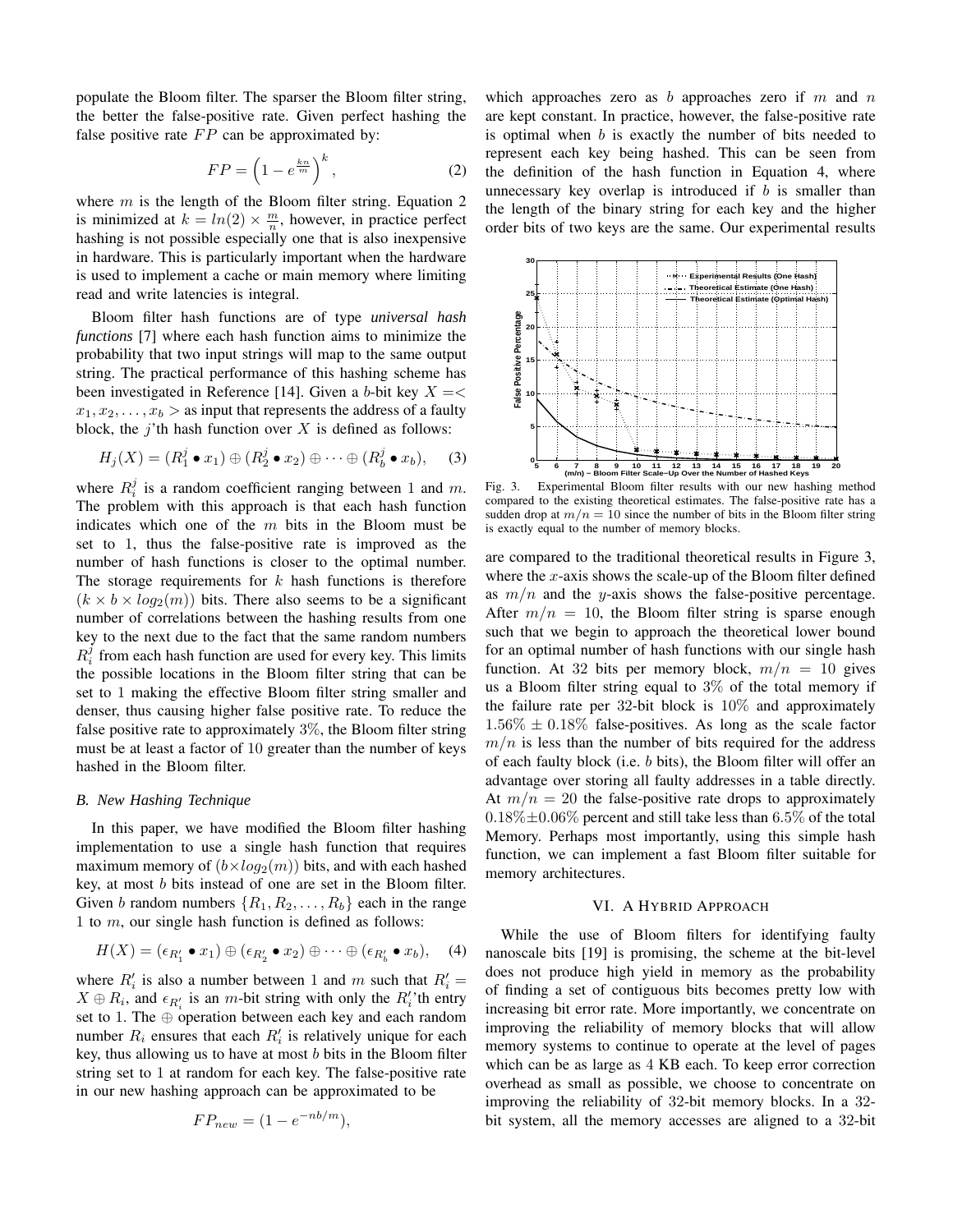boundary. We use sufficiently strong error correcting codes as described in Section IV to increase the reliability of blocks which consist of 32-bits such that the yield of usable pages in memory can be as high as possible.

The basic idea is to use those pages of memory which are completely good and to never use pages which have bad blocks in it. To have higher rate of faultless pages without storing any mapping of faulty blocks to good blocks, we allocate 1 spare block for every  $n$  blocks. If more than one block is bad in that region, the page becomes unusable. If the block error rate is  $r$ , the page size is  $S$  blocks, and we keep 1 spare block for every  $n$  blocks, then the probability of a page being usable is  $P(n, S) = \left(\sum_{i=0}^{1} C_i^n r^i (1-r)^{n-i}\right)^{S/n}$  This probability increases for smaller page sizes. Hence, the performance of the paging system increases if we allow variable page sizes as proposed by Witchel et al. in Reference [20]. We formulate the probability of obtaining a correct page and present the result for different page sizes in the Section VII. For lower error rates we use simpler error correcting codes which provide higher information rate. As the hash computation can be performed in parallel with the decoding process, the overhead of using Bloom filter to determine if a block is bad or not is not perceptible. Moreover, hashing can be pipelined and hence hash results can be obtained during every cycle. In Figure 4,we show a high-level overview of our proposed memory system. Bloom filter based hash function module answers the set-membership query on the input memory address and determines if the memory location is faulty. The error correcting module chooses a block according to the result of the Bloom filter. Optionally, a buffer or cache can be maintained in the memory module to improve the system performance.



Fig. 4. Block diagram of the memory System. ECC module enhances the block level reliability and Bloom filter stores the defect map. When a memory location is addressed, the Bloom filter is queried in parallel with accessing the memory to hide hashing latency in it.

# VII. RESULTS

# *A. Evaluation of Our Approach*

Using the fast Bloom filter scheme described in Section V, we can represent random defects in a memory with  $2^{30}$ bits having 10% bit defect rate using as little as 3% of the total memory. This compares to 60% of the total memory needed by bit-level Bloom filters as described in Reference [19]. Raising the granularity of Bloom filters, however, means that the lower-level bits must be protected dynamically through error correction, and this comes with its own additional cost. Using BCH [250, 32, 45] error correcting code, the fault rate



Fig. 5. Probability of having a defectless page of size 4K-Bytes with different number of spare blocks. Having more spare blocks increases the probability, but the overhead also increases.

of 32-bit wide blocks is reduced to 0.0044% and for pagesize of 4K-Bytes, we show that 98% of the pages are usable when the block error rate is 10%. Unfortunately strong error correcting codes such as BCH [250, 32, 45] codes cannot provide high information rate, e.g. the information rate of the BCH  $[250, 32, 45]$  code is only 0.1280. For lower bit failure rates we can use codes with higher information rate. In

|                                            | <b>TABLE I</b> |                  |             |  |
|--------------------------------------------|----------------|------------------|-------------|--|
| <b>ECC USED FOR DIFFERENT ERROR RANGES</b> |                |                  |             |  |
|                                            | Defect         | Error Correcting | Information |  |
|                                            | $Rate(\%)$     | Code             | Rate        |  |
|                                            | $0.00 - 1.00$  | BCH(53,32,3)     | 0.6038      |  |
|                                            | $1.00 - 3.00$  | BCH(59,32,5)     | 0.5424      |  |
|                                            | $3.00 - 4.00$  | BCH(88,32,9)     | 0.3636      |  |
|                                            | $4.00 - 6.00$  | BCH(109,32,13)   | 0.2936      |  |
|                                            | $6.00 - 7.00$  | BCH(180,32,23)   | 0.1778      |  |
|                                            | $7.00 - 8.00$  | BCH(232,32,31)   | 0.1379      |  |
|                                            | $8.00 - 10.00$ | BCH(250,32,45)   | 0.1280      |  |

Table I, we summarize the codes used for different error rate region and their information rates. Figure 5 implies that to get satisfactory fraction of the memory to be usable, we need the block error rate as low as possible. In all the above cases, the error correcting code was chosen such that the block error rate is smaller than  $1\%$ . This way we ensure that we get significant number of faultless memory pages( $> 77\%$ ). We choose to use 1 block per 64 blocks which results in  $\approx 90\%$  yield of pages. In Figure 6 the overall memory yield has been shown. We observe that using only Bloom filter to store the bad block information provides correctness, but the fraction of faultless pages are very close to zero for 4K-Bytes pages for error rates of much less than 1% whereas our system shows graceful degradation in performance. Using spare block, reliability is further enhanced as the chance of not having a single bad block increases exponentially with bit error rate.

## *B. Overhead*

There are two costs associated in the scheme: overhead due to Bloom filter hashing and Error Correcting code. We have to pay high computational overhead of using complex error